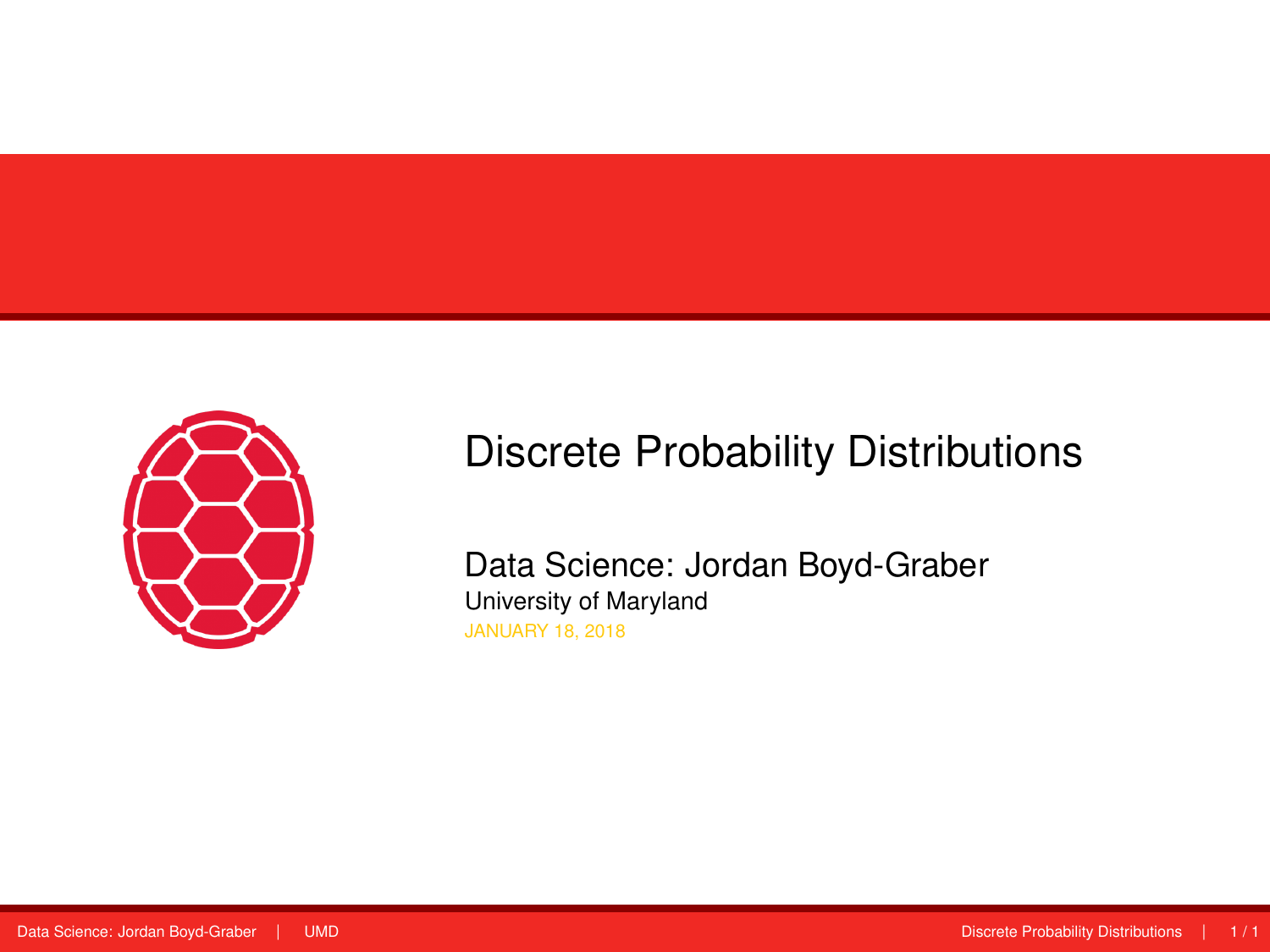#### **Refresher: Random variables**

- Random variables take on values in a *sample space*.
- **This week we will focus on** *discrete* random variables:
	- Coin flip: {*H*,*T*}
	- Number of times a coin lands heads after *N* flips: {0,1,2,...,*N*}
	- Number of words in a document: Positive integers {1,2,...}
- Reminder: we denote the random variable with a capital letter; denote a outcome with a lower case letter.
	- $E.g., X$  is a coin flip, x is the value (*H* or *T*) of that coin flip.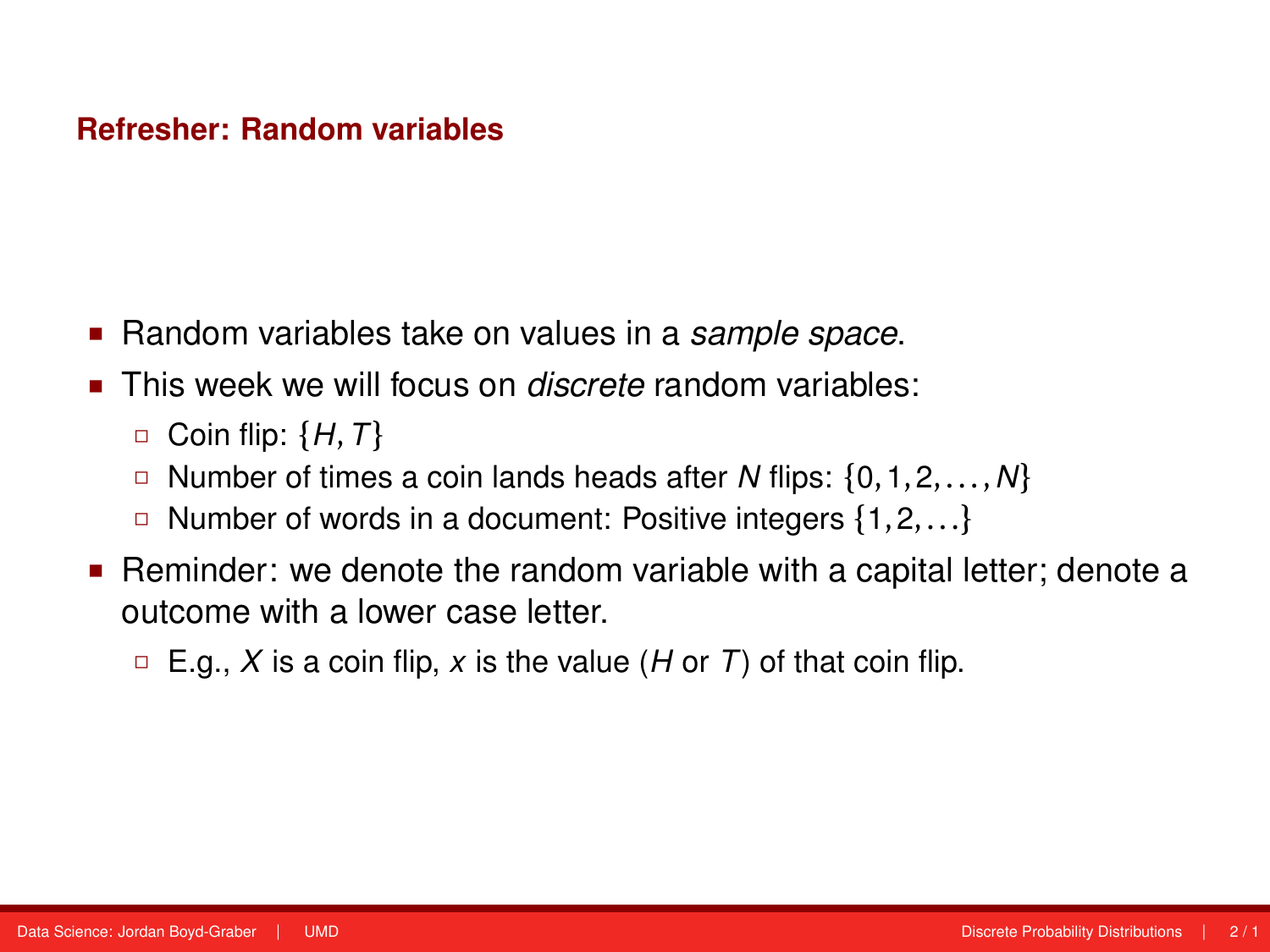#### **Refresher: Discrete distributions**

- A discrete distribution assigns a probability to every possible outcome in the sample space
- For example, if  $X$  is a coin flip, then

$$
P(X=H) = 0.5
$$
  

$$
P(X=T) = 0.5
$$

**Probabilities have to be greater than or equal to 0 and probabilities over** the entire sample space must sum to one

$$
\sum_{x} P(X=x) = 1
$$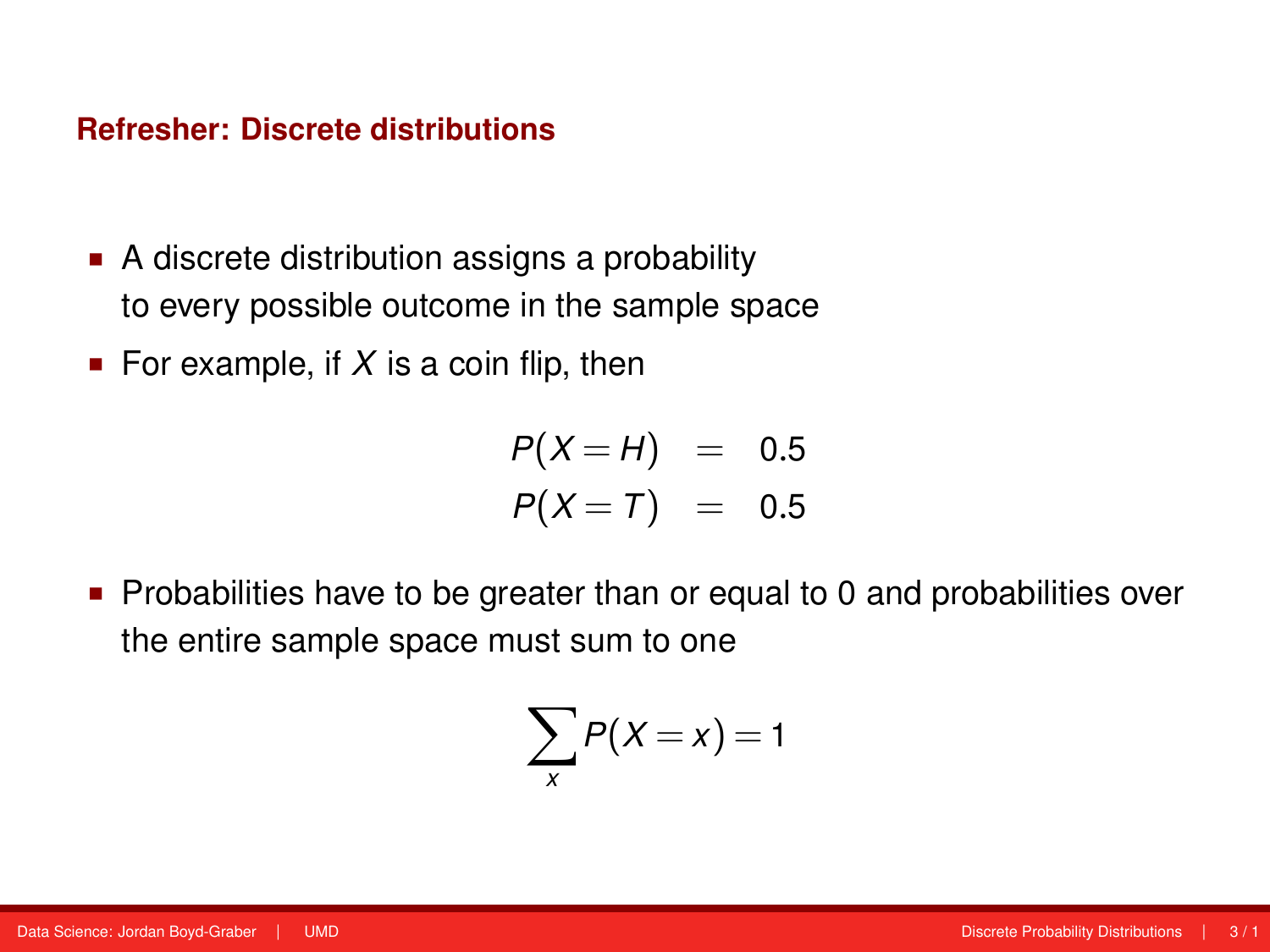# **Mathematical Conventions**

0!

If *n*! = *n* ·(*n* − 1)! then 0! = 1 if definition holds for  $n > 0$ .

*n* 0

Example for 3:

$$
32 = 9
$$
 (1)  

$$
31 = 3
$$
 (2)  

$$
3-1 = \frac{1}{3}
$$
 (3)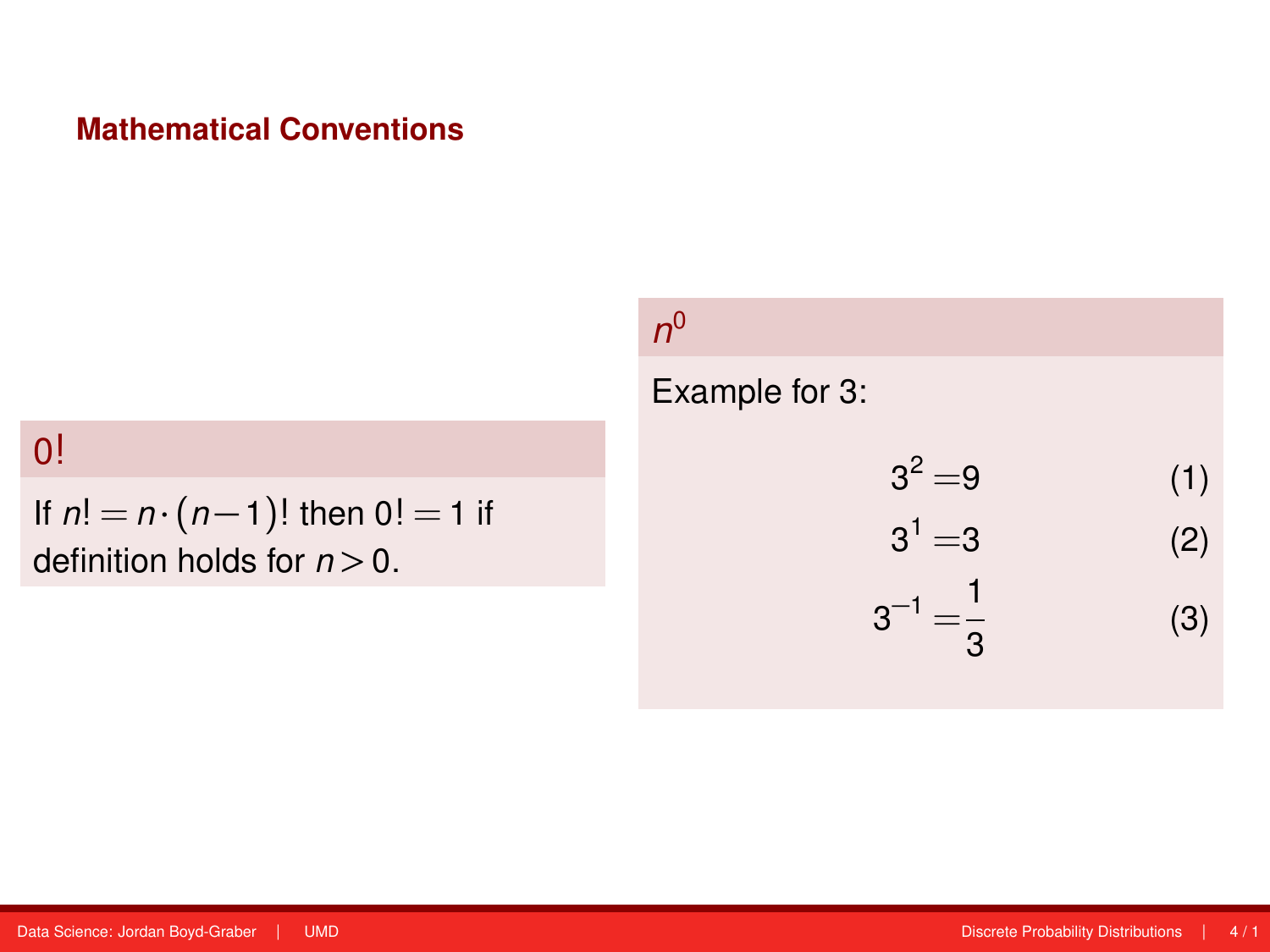# **Mathematical Conventions**

# 0!

If *n*! = *n* ·(*n* − 1)! then 0! = 1 if definition holds for *n >* 0.

# Example for 3:

| $3^2 = 9$              | (1) |
|------------------------|-----|
| $3^1 = 3$              | (2) |
| $3^0 = 1$              | (3) |
| $3^{-1} = \frac{1}{3}$ | (4) |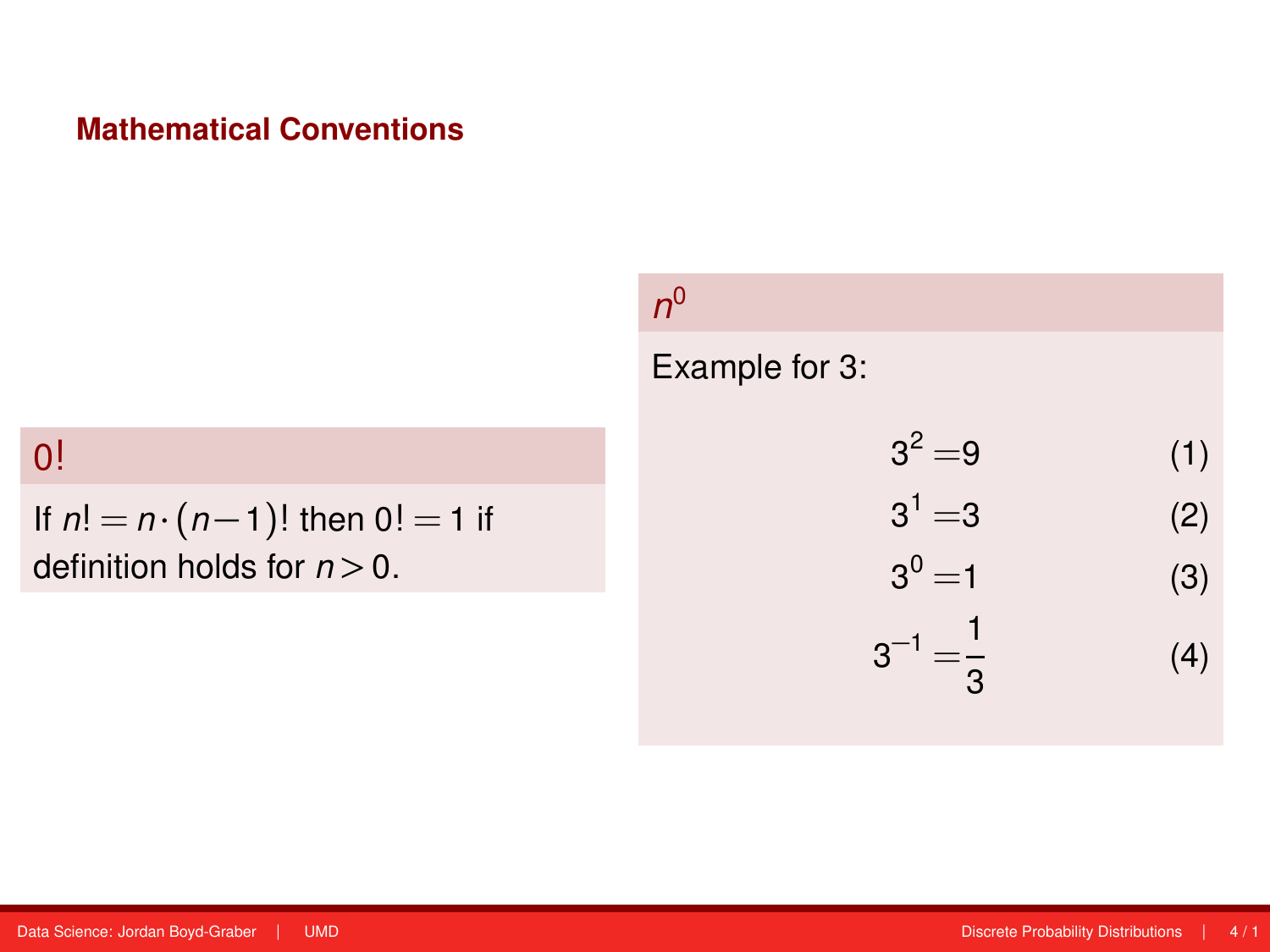# **Today: Types of discrete distributions**

- There are many different types of discrete distributions, with different definitions.
- Today we'll look at the most common discrete distributions.
	- □ And we'll introduce the concept of parameters.
- These discrete distributions (along with the continuous distributions next) are fundamental
- Regression, classification, and clustering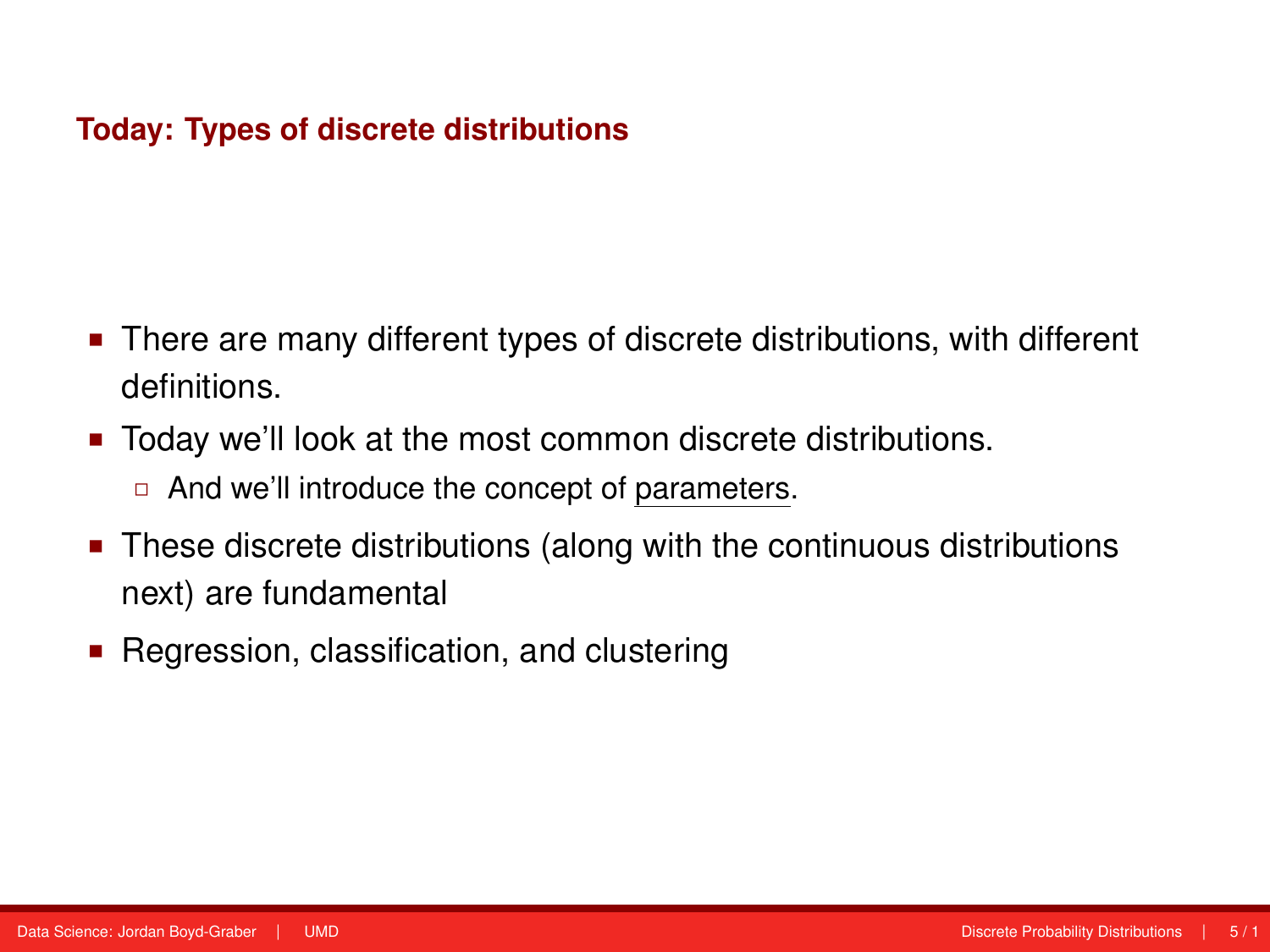- A distribution over a sample space with two values:  $\{0,1\}$ 
	- □ Interpretation: 1 is "success"; 0 is "failure"
	- □ Example: coin flip (we let 1 be "heads" and 0 be "tails")
- A Bernoulli distribution can be defined with a table of the two probabilities:
	- $\Box$  *X* denotes the outcome of a coin flip:

$$
P(X=0) = 0.5
$$
  

$$
P(X=1) = 0.5
$$

□ *X* denotes whether or not a TV is defective:

$$
P(X=0) = 0.995P(X=1) = 0.005
$$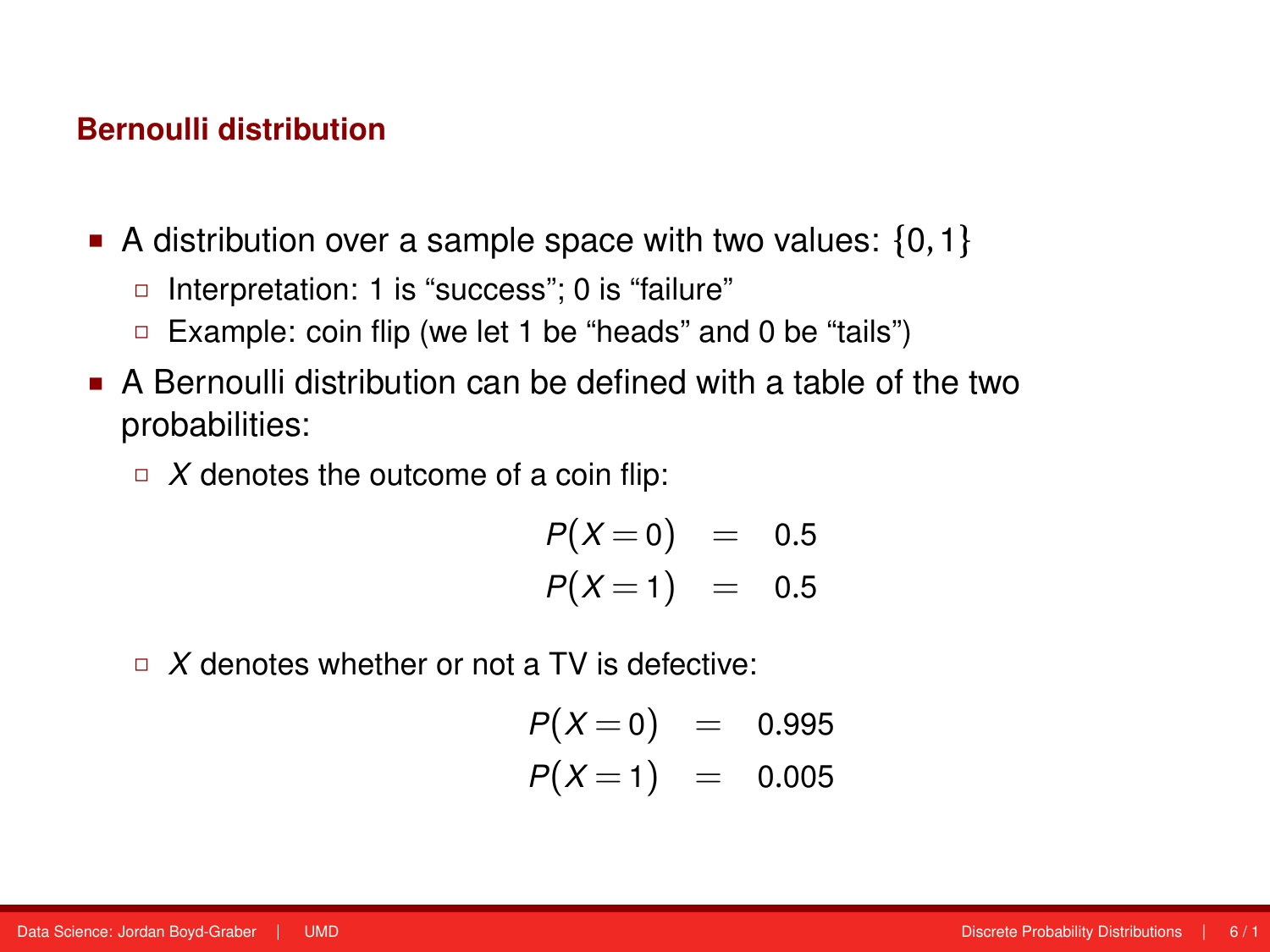Do we need to write out both probabilities?

$$
P(X=0) = 0.995
$$
  

$$
P(X=1) = 0.005
$$

What if I only told you  $P(X = 1)$ ? Or  $P(X = 0)$ ?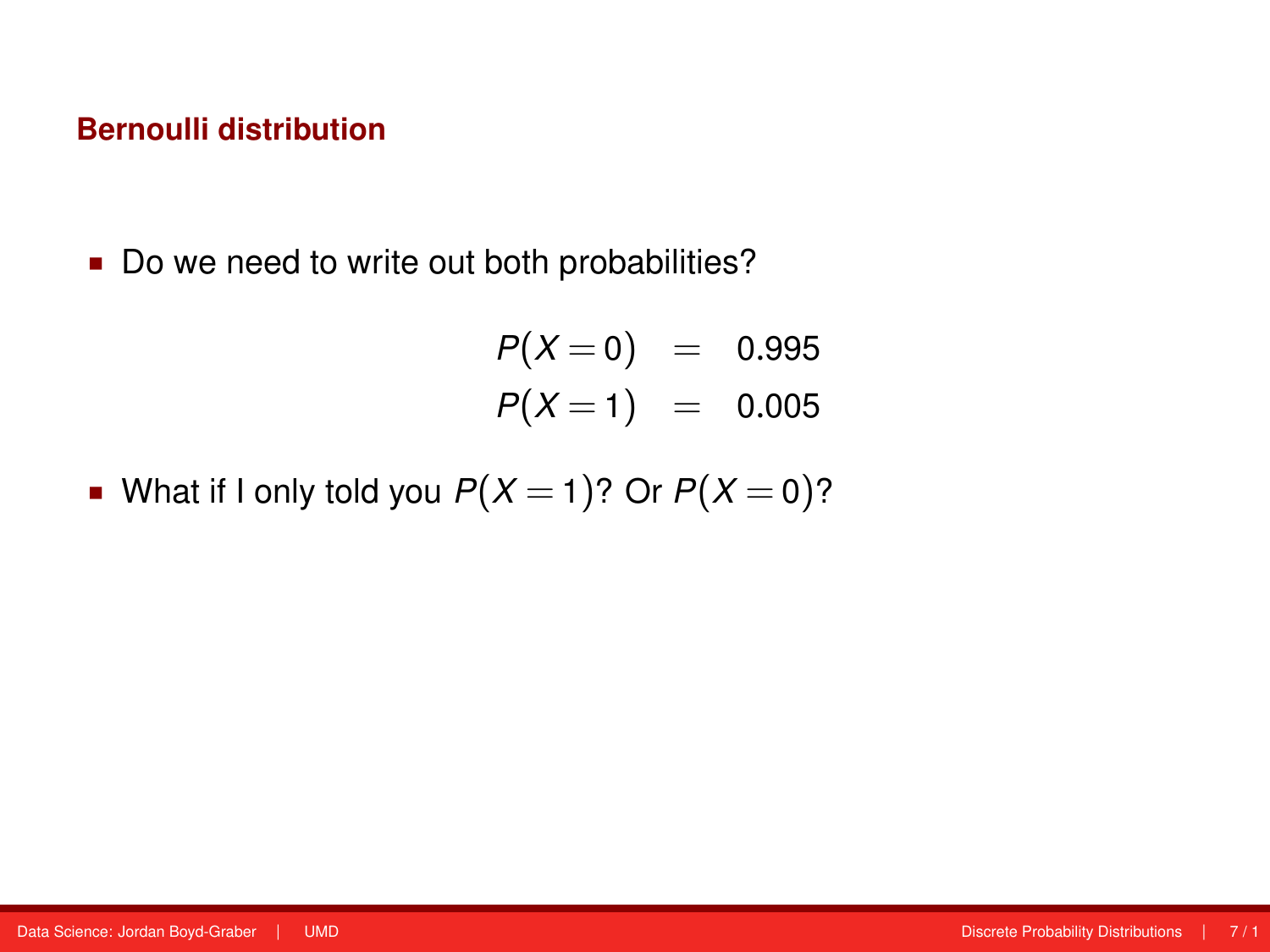Do we need to write out both probabilities?

$$
P(X=0) = 0.995P(X=1) = 0.005
$$

What if I only told you  $P(X = 1)$ ? Or  $P(X = 0)$ ?

$$
P(X=0) = 1-P(X=1) P(X=1) = 1-P(X=0)
$$

 We only need one probability to define a Bernoulli distribution **Usually the probability of success,**  $P(X = 1)$ **.**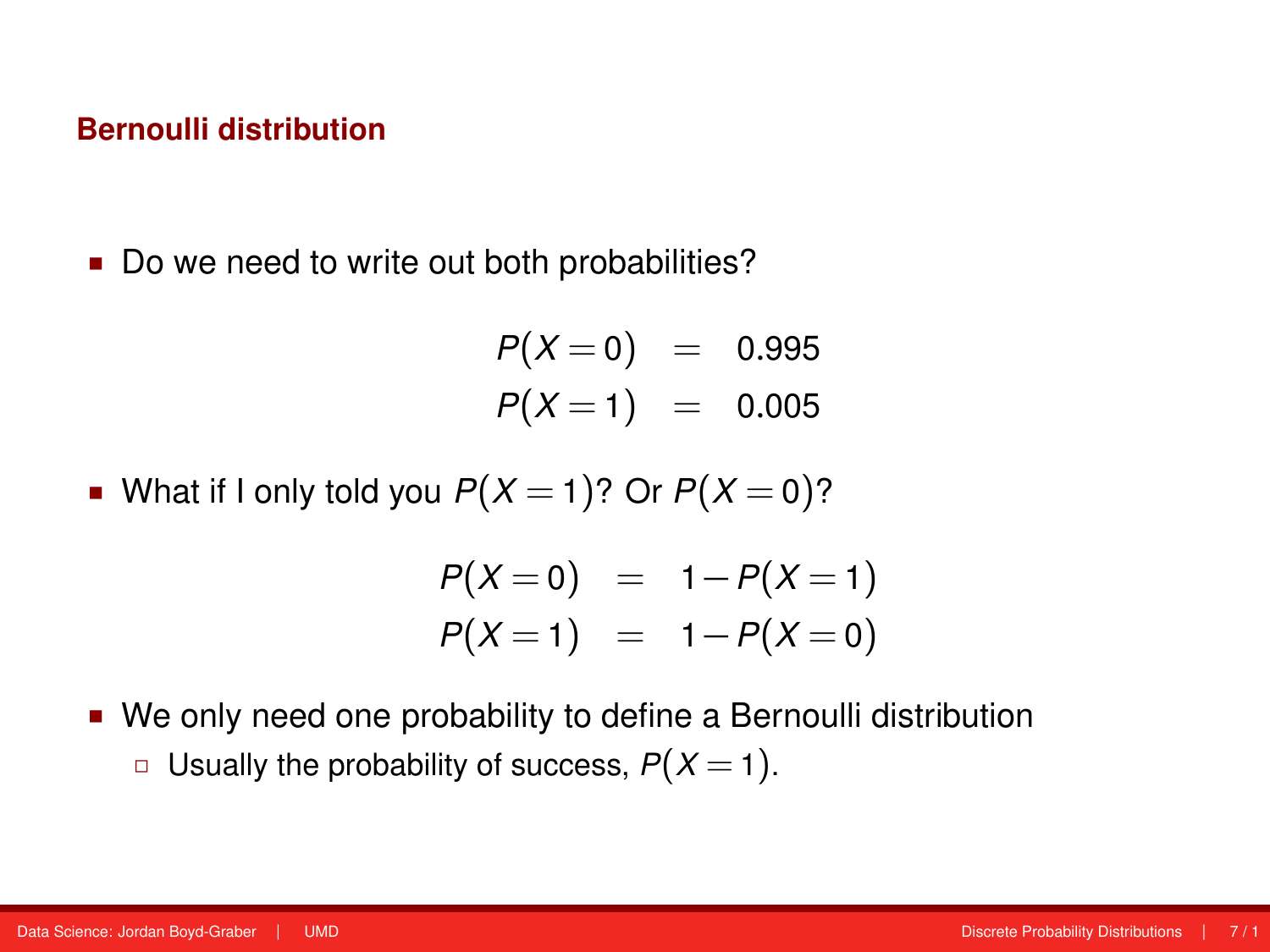# **Another way of writing the Bernoulli distribution:**

Let  $\theta$  denote the probability of success ( $0 \le \theta \le 1$ ).

$$
P(X=0) = 1-\theta
$$
  

$$
P(X=1) = \theta
$$

An even more compact way to write this:

$$
P(X=x) = \theta^x (1-\theta)^{1-x}
$$

 $\Box$  This is called a probability mass function.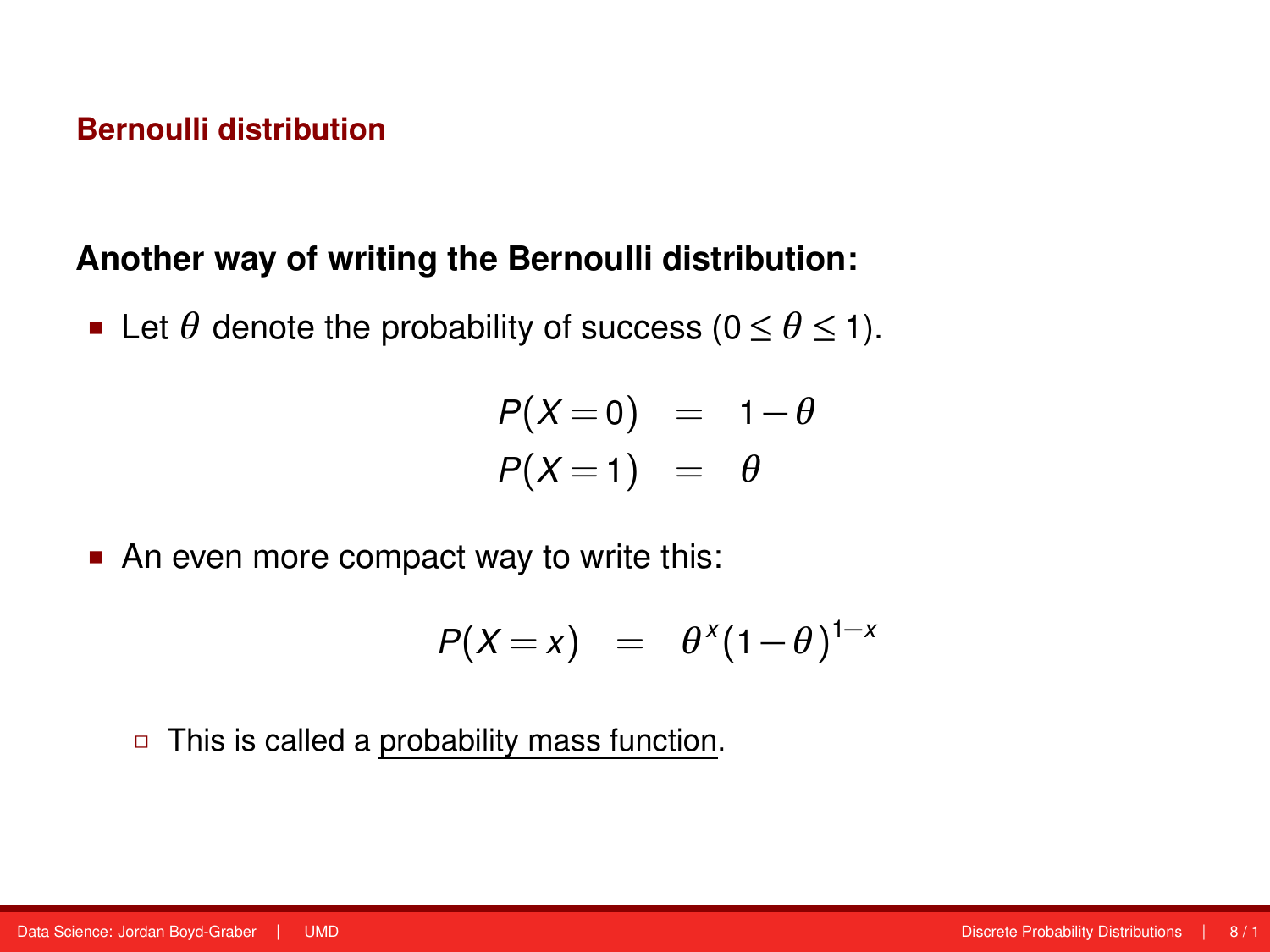#### **Probability mass functions**

 A probability mass function (PMF) is a function that assigns a probability to every outcome of a discrete random variable *X*.

■ Notation: 
$$
f(x) = P(X = x)
$$

- Compact definition
- **Example: PMF for Bernoulli random variable**  $X \in \{0, 1\}$

$$
f(x) = \theta^x (1-\theta)^{1-x}
$$

In this example,  $\theta$  is called a parameter.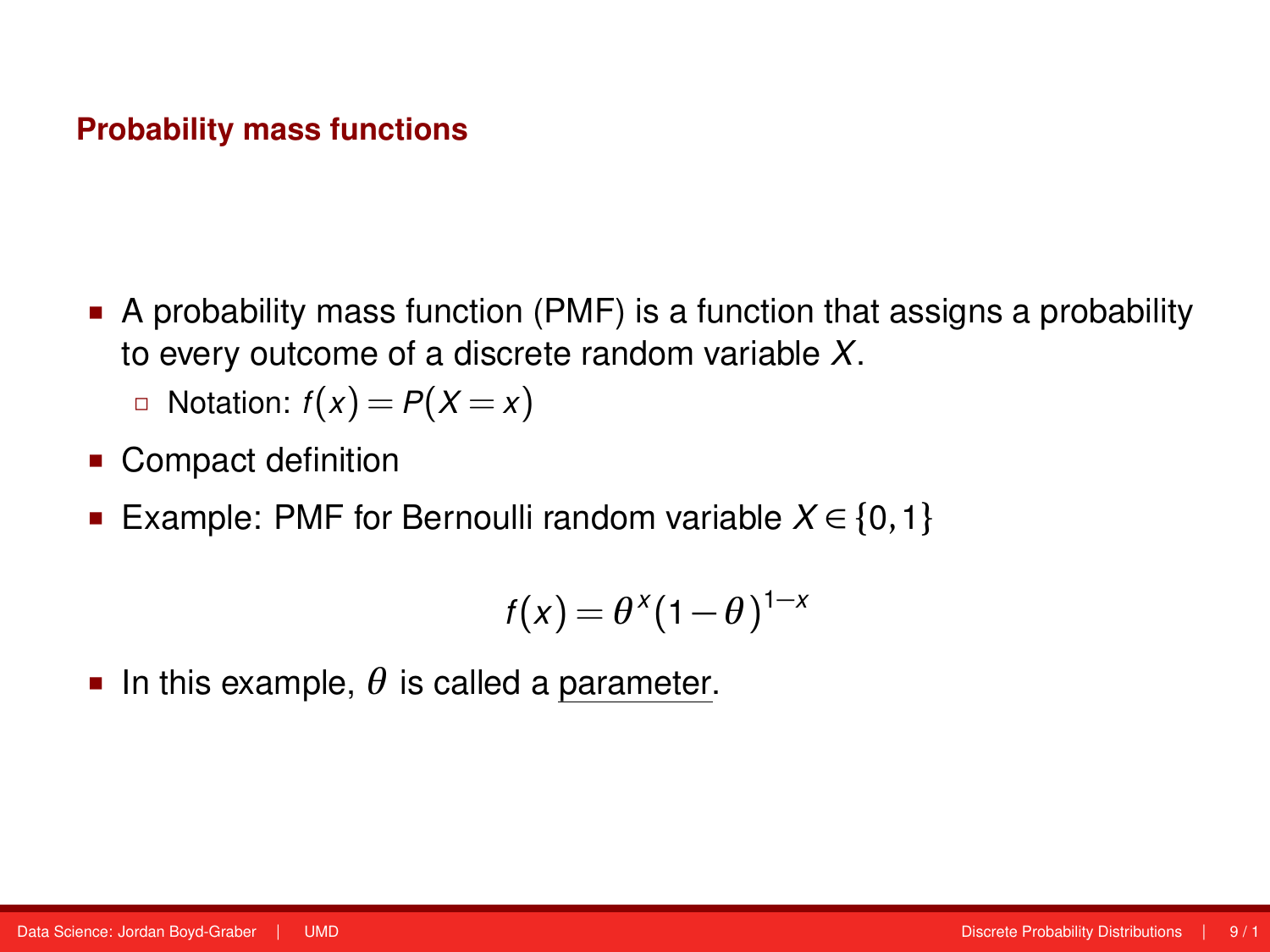#### **Parameters**

- Define the probability mass function
- **Free parameters not constrained by the PMF.**
- For example, the Bernoulli PMF could be written with two parameters:

$$
f(x) = \theta_1^x \theta_2^{1-x}
$$

But  $\theta_2 \equiv 1 - \theta_1 \dots$  only 1 free parameter.

**The complexity**  $\approx$  **number of free parameters. Simpler models have** fewer parameters.